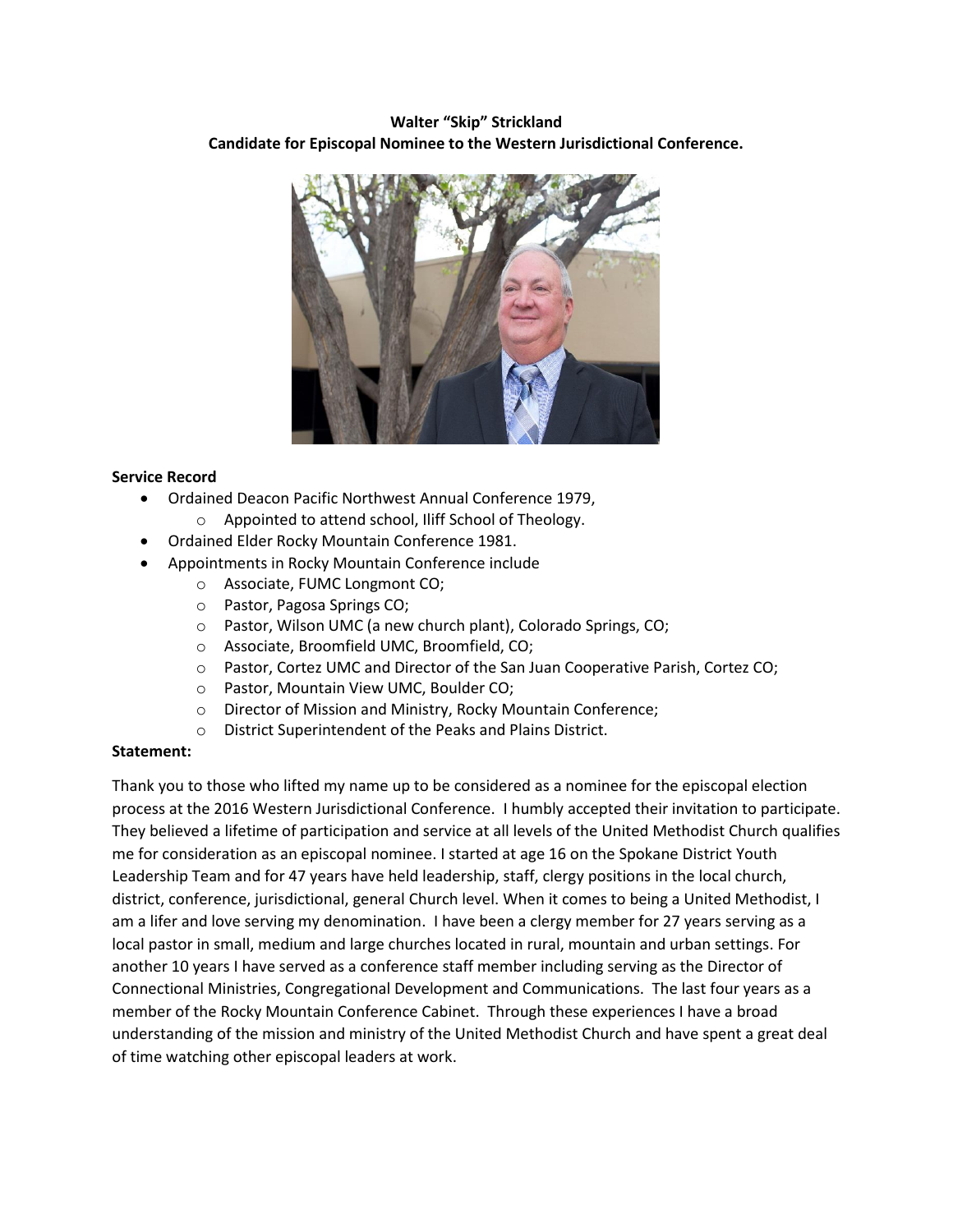Here are some of my values, beliefs and visions for episcopal service:

I believe that:

- The United Methodist Church is a grand global Christian experiment that seeks to share with a diverse pool of people an invitation to a personal relationship with Jesus Christ, the opportunity to grow as a disciple, and to practice this relationship through ministries of service and justice.
- The future renewal of the ministry within the UMC will be led by lay members and take place within Local Church or congregational setting. The local church or fresh expressions of it, will continue to change and adapt. The ministry of the local church will respond to the settings context for ministry. Bishops will need to develop partnerships with lay leaders and challenge congregations to move beyond their walls to join with neighbors to form communities that are healthy and whole.
- Within church polity space needs to be created to allow leaders to explore opportunities for innovation and entrepreneurial endeavors.
- **Bishops need to care for the flock assigned to them to supervise, deploy and support.** They need to help maintain standards of safety for lay and clergy, deal with the challenges of clergy and church supervision, lead with a non-anxious presence in an ever more anxious church, wisely deploy clergy leaders, support clergy education and training, and support sustainable clergy salaries and benefits.
- The denomination and conference structure needs to become more nimble and responsive to the ever changing landscape for ministry opportunities.
- Leaders, lay and clergy, need to discover their own capacity for imagination and innovation, in order to bridge the gap between growing numbers of people who do not hear the church as a voice of "Good News."
- I believe that I need to practice servant leadership, in which my primary role it to say, "Hey look at you," and not, "hey look at me."
- Bishops will need to lead the effort to connect to a world disillusioned by the ministry of the church. They will need to be able to be a visionary leader, and while maintaining the old foundations of the church, willing to let some things die, so that new birth with an ever evolving structure will be able to come alive. They will need to help church members realize that the religious landscape has already changed. Bishops will need to help guide conference members on the journey into the unknown mission field that surrounds them.
- Young leaders of the church will serve as pioneers on behalf of the whole church.
- I believe we need to keep opening our doors to all people, and truly be the church of open hearts, minds doors.
- The United Methodist Church needs to honor and encourage diversity of all kinds. We must keep our churches in rural and small town communities where they often serve as the only version of Christian theology that is moderate and grace based. We need to be in ministry with the ever expanding ethnic and culturally diverse communities that now make up our ministry neighborhoods. We need to increase the diversity of our leadership in the local church and the denomination.
- Episcopal leaders need to serve as **animators**, which means to help bring something to life. They need to be leaders who challenge people to reconnect to God and participate in the church that God is bringing to life.
- Bishops need to help lead Global awareness of human suffering, disaster response, health and life giving partnerships, and ministries with the poor.